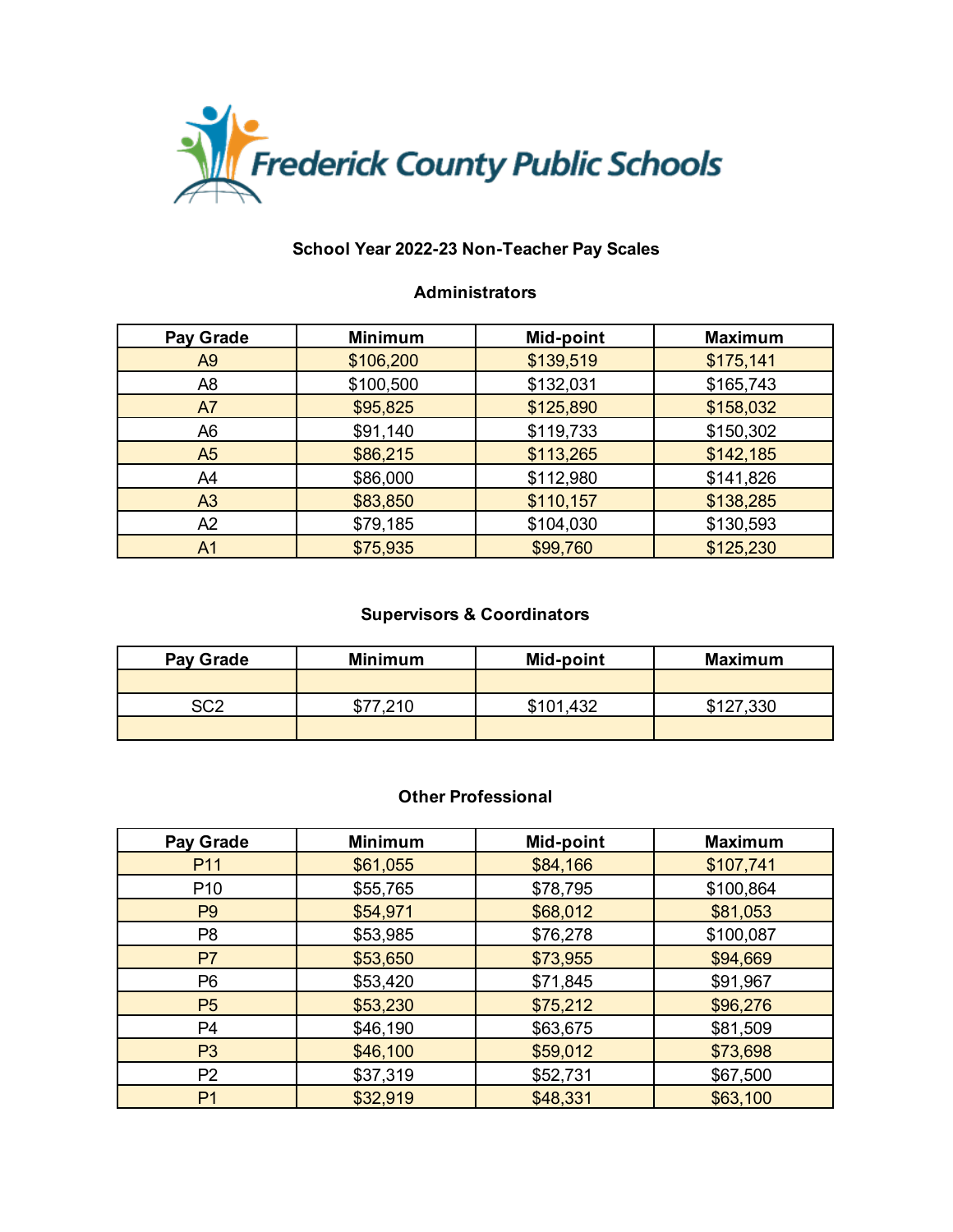# FLSA: Exempt

Mid-point is the pay step closest to the average of the minimum and maximum amounts. The number of pay steps vary by pay grade.

Pay rate is based on verified years of full-time related experience.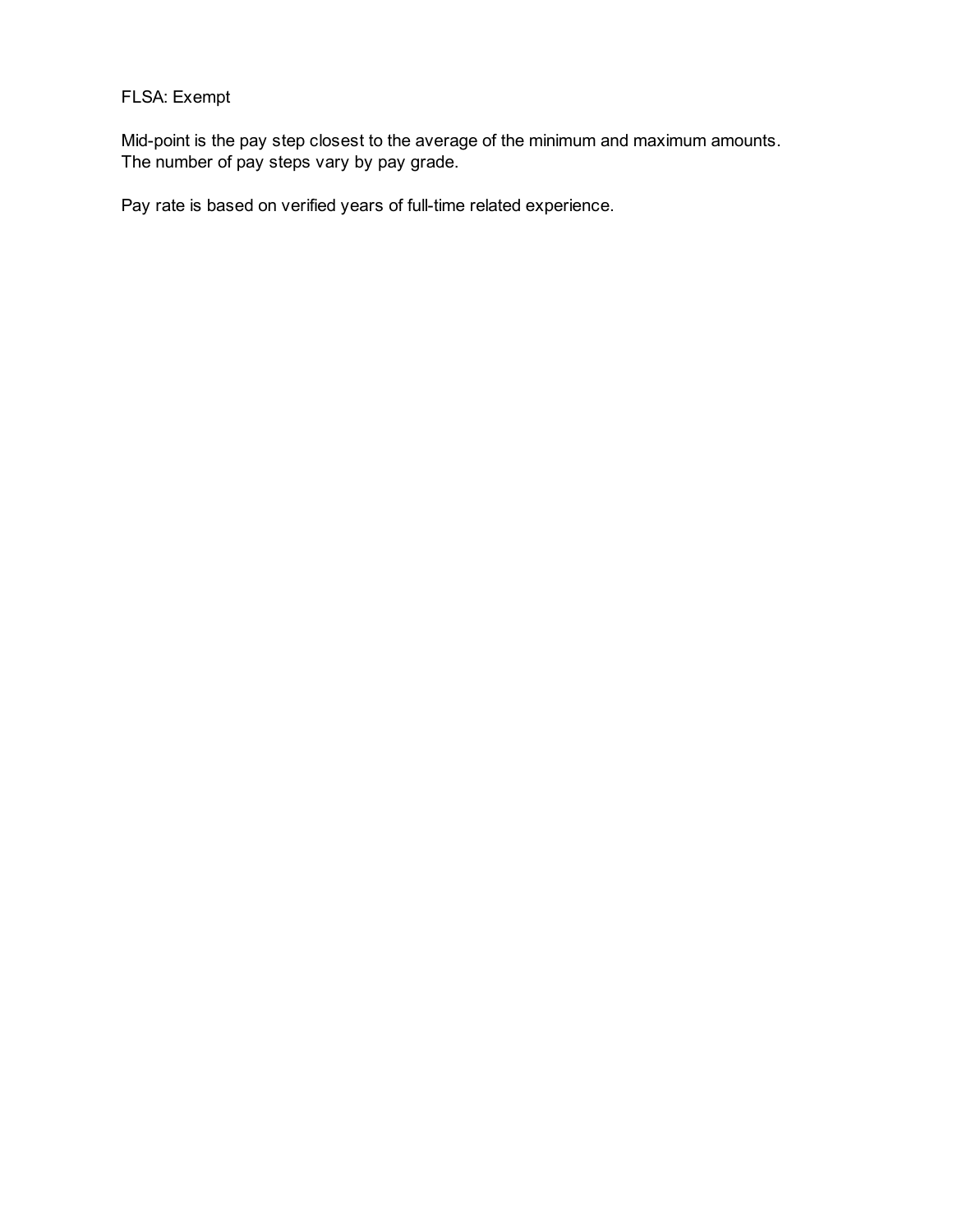

#### **Classified Staff**

| Pay Grade        | <b>Minimum</b> | Mid-point | <b>Maximum</b> |
|------------------|----------------|-----------|----------------|
| C <sub>26</sub>  | \$26.80        | \$37.88   | \$48.50        |
| C <sub>25</sub>  | \$22.47        | \$30.99   | \$38.68        |
| C <sub>24</sub>  | \$21.90        | \$31.73   | \$41.63        |
| C <sub>23</sub>  | \$21.56        | \$31.24   | \$39.99        |
| C <sub>22</sub>  | \$21.38        | \$29.47   | \$36.80        |
| C <sub>21</sub>  | \$21.32        | \$30.12   | \$37.60        |
| C <sub>20</sub>  | \$21.10        | \$30.57   | \$39.11        |
| C <sub>19</sub>  | \$19.28        | \$27.92   | \$35.74        |
| C <sub>18</sub>  | \$18.53        | \$26.82   | \$34.34        |
| C <sub>17</sub>  | \$18.04        | \$26.13   | \$33.46        |
| C16              | \$17.05        | \$24.10   | \$30.85        |
| C <sub>15</sub>  | \$16.62        | \$22.93   | \$29.35        |
| C14              | \$16.60        | \$24.07   | \$31.58        |
| C <sub>13</sub>  | \$16.53        | \$23.93   | \$30.63        |
| C12b&c           | \$16.35        | \$23.68   | \$30.31        |
| C12a             | \$16.35        | \$23.10   | \$29.57        |
| C <sub>11</sub>  | \$15.67        | \$22.13   | \$28.33        |
| C10              | \$15.57        | \$22.55   | \$28.86        |
| C <sub>9</sub> b | \$15.07        | \$21.86   | \$27.98        |
| C <sub>9a</sub>  | \$15.07        | \$21.33   | \$27.30        |
| C <sub>8</sub>   | \$14.91        | \$21.58   | \$27.63        |
| C <sub>6</sub>   | \$14.54        | \$20.52   | \$26.94        |
| C <sub>5</sub>   | \$14.10        | \$20.42   | \$26.79        |
| C <sub>4</sub>   | \$14.05        | \$20.36   | \$26.07        |
| C <sub>3</sub>   | \$13.71        | \$19.38   | \$24.81        |
| C <sub>2</sub>   | \$13.22        | \$18.67   | \$24.51        |
| C <sub>1</sub>   | \$12.00        | \$16.96   | \$21.71        |

### FLSA: Non-exempt

Mid-point is the pay step closest to the average of the minimum and maximum amounts. The number of pay steps vary by pay grade.

Pay rate is based on verified years of full-time related experience.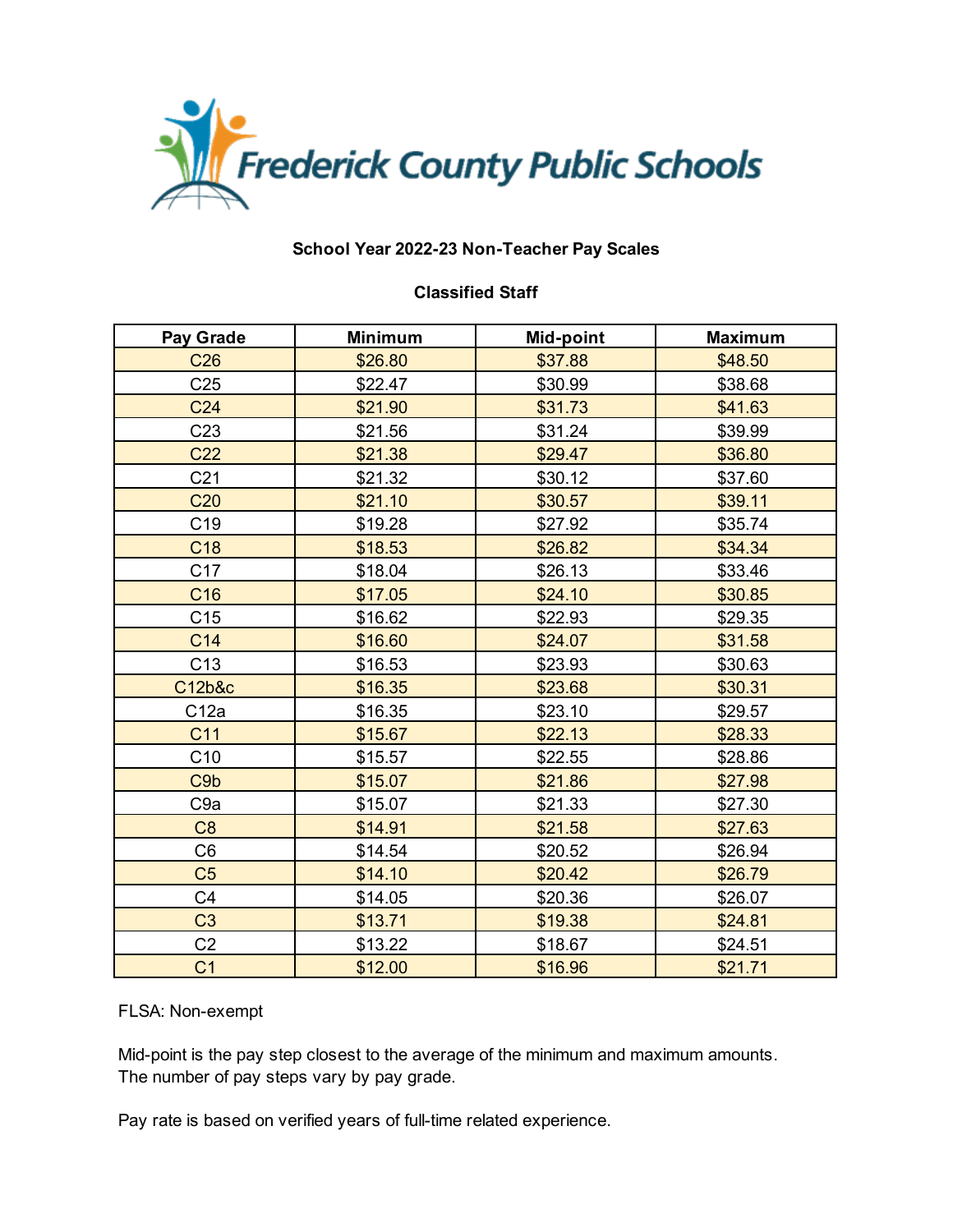

| <b>Pay Grade</b> | <b>Job Title</b>                                 |
|------------------|--------------------------------------------------|
| C <sub>20</sub>  | Accompanist                                      |
| P <sub>6</sub>   | Accountant                                       |
| C <sub>22</sub>  | <b>Admin. Support Specialists</b>                |
| C <sub>8</sub>   | Admin. Support, Account Clerk I                  |
| C <sub>4</sub>   | Admin. Support, Account Clerk I (200 - 220 days) |
| C12b&c           | Admin. Support, Account Clerk II                 |
| C <sub>18</sub>  | Admin. Support, Account Clerk III                |
| A4               | <b>Assistant Directors</b>                       |
| A1               | <b>Assistant Principals, Elementary</b>          |
| A <sub>3</sub>   | Assistant Principals, High School                |
| A2               | <b>Assistant Principals, Middle School</b>       |
| P <sub>3</sub>   | Athletic Trainer (220 days)                      |
| C <sub>5</sub>   | <b>Bus Assistants</b>                            |
| C <sub>14</sub>  | <b>Bus Drivers</b>                               |
| <b>P4</b>        | <b>Clerk of the Works</b>                        |
| P <sub>4</sub>   | Communication & Technology Specialists I         |
| A <sub>3</sub>   | <b>Coordinators of Student Activities</b>        |
| C <sub>9a</sub>  | Courier                                          |
| C <sub>2</sub>   | Custodian (185 - 245 days)                       |
| A7               | <b>Directors</b>                                 |
| P <sub>5</sub>   | Educational Diagnosticians (210 days)            |
| C <sub>20</sub>  | <b>Executive Administration Assistant</b>        |
| A <sub>9</sub>   | <b>Executive Directors</b>                       |
| C <sub>22</sub>  | Facilities Admin. Specialists                    |
| C <sub>25</sub>  | <b>Finance Analysts</b>                          |
| C13              | Head Custodian (High School)                     |
| C <sub>9</sub> b | Head Custodian (Middle & Elementary School)      |
| C <sub>6</sub>   | Head Custodian (Regional School)                 |
| C <sub>25</sub>  | <b>Human Resource Analysts</b>                   |
| C <sub>3</sub>   | <b>Instructional Assistants</b>                  |
| C <sub>24</sub>  | Language Interpreter (181 days)                  |
| C17              | <b>Licensed Practical Nurse</b>                  |
| C <sub>26</sub>  | <b>Maintenance and Grounds Specialist</b>        |
| C <sub>9a</sub>  | Maintenance Tech I                               |
| C <sub>16</sub>  | <b>Maintenance Tech II-Apprentice</b>            |
| C <sub>19</sub>  | Maintenance Tech III-Journeyman                  |
| C <sub>23</sub>  | <b>Master Mechanic</b>                           |
| C <sub>19</sub>  | Mechanic                                         |